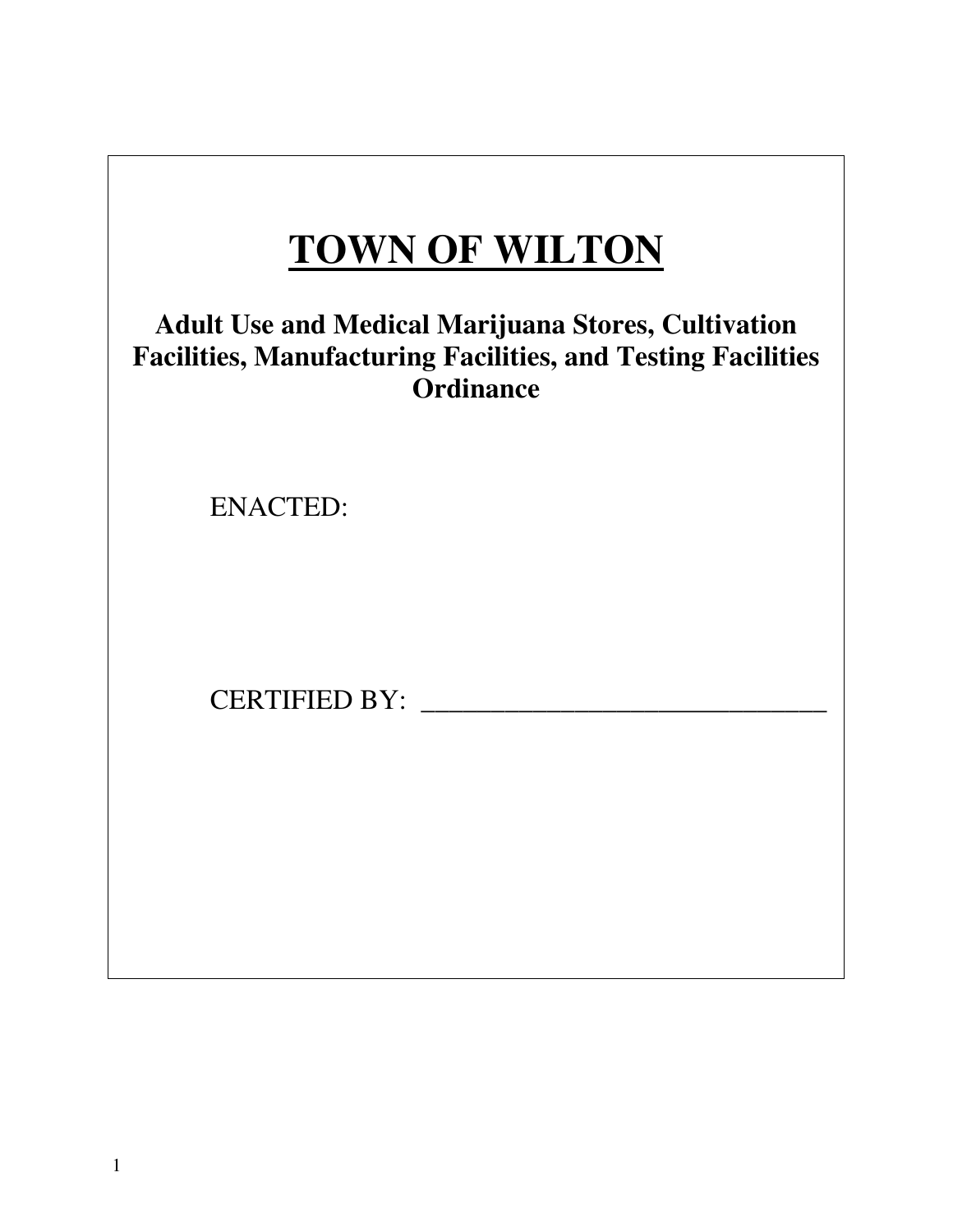# WILTON MJ ORDINANCE BASED ON FARMINGTON- DRAFT 2-25-20 Note highlighted sections differ from the Farmington Ordinance

# **Town of Wilton Chapter 11 Article 14– Land Use Table of Contents**

#### **Adult Use and Medical Marijuana Stores, Cultivation Facilities, Manufacturing Facilities, and Testing Facilities Ordance**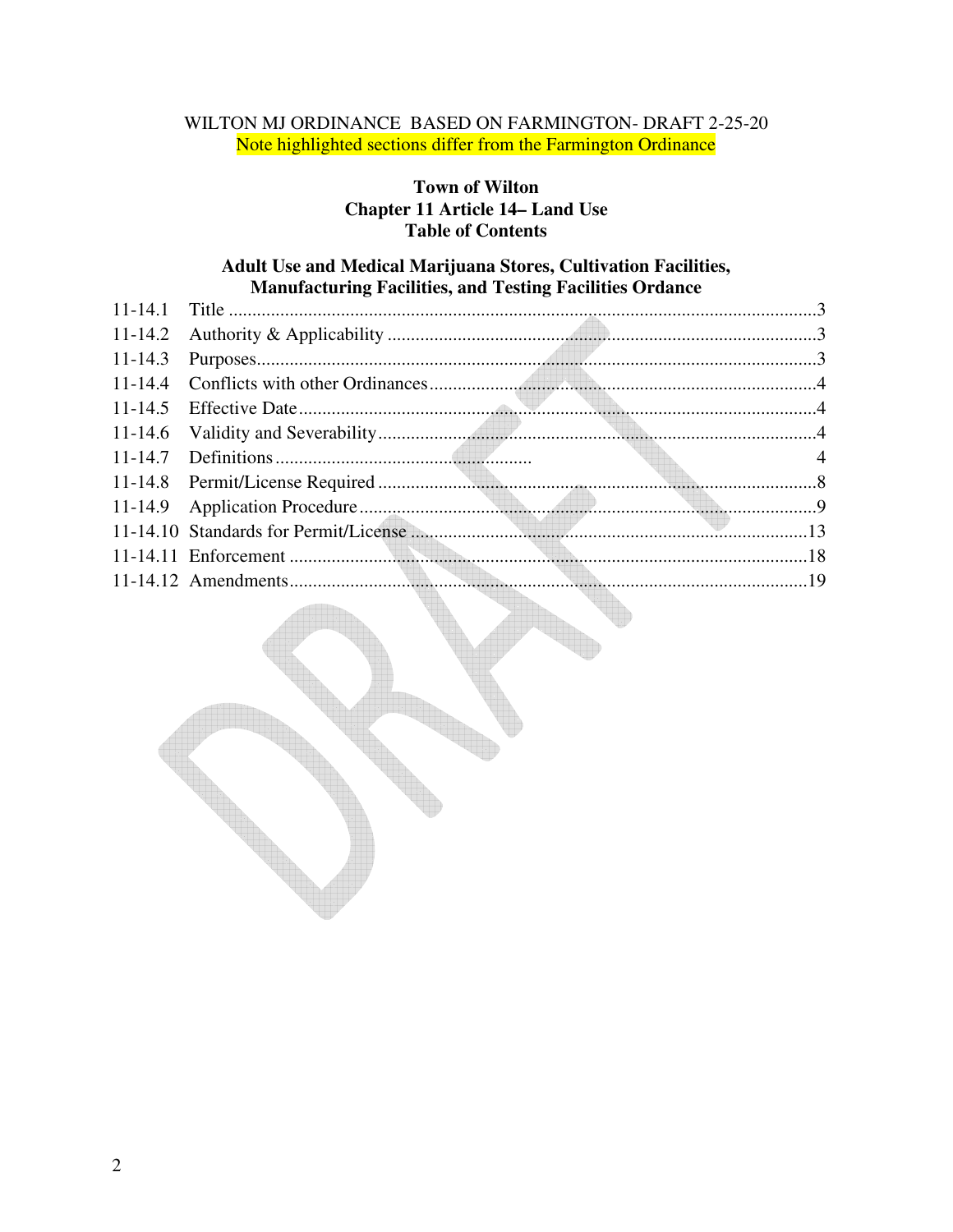# **11 - 14.1 Title:**

This ordinance shall be known and cited as the "Town of Wilton Adult Use and Medical Marijuana Stores, Cultivation Facilities, Manufacturing Facilities, and Testing Facilities Ordinance" and will be referred to hereinafter as "this Ordinance". This Ordinance limits all subject Adult Use and Medical Marijuana businesses to the zoning districts specified under the Zoning Ordinance Table of Uses, prescribes definitions of Adult Use and Medical Marijuana businesses, provides for permitting/licensing and regulation of Adult Use and Medical Marijuana businesses, and provides standards for Adult Use and Medical Marijuana businesses.

# **11 - 14.2 Authority and Applicability:**

**WHEREAS**, implementing a system for the regulation of stores, cultivation, manufacturing, and testing for both Adult Use and Medical Marijuana, a controlled substance, is a complex function with significant administrative demands on the Town of Wilton; and

**WHEREAS**, ensuring that possession and use of Adult Use and Medical Marijuana is limited to persons who are 21 years of age or older, except in the case of minors in possession of a Medical Marijuana Patient Card, is necessary to protect those who have not yet reached adulthood from the effects of irresponsible use of a controlled substance; and

**WHEREAS**, the Town of Wilton believes that any production, processing, or selling of Adult Use and Medical Marijuana should be conducted in a safe and fair manner for the health, safety, and welfare of the community, which includes complying with provisions of all applicable laws and ordinances relating to Adult Use and Medical Marijuana throughout the Town of Wilton; and

**NOW THEREFORE**, this Ordinance is adopted pursuant to the Marijuana Legalization Act, 28- B M.R.S. c. 1; Maine's Medical Marijuana laws and regulations, including but not limited to 22 M.R.S. c. 558-C; Article VIII, Part 2, Section 1 of the Maine Constitution; the provisions of the Municipal Home Rule Authority (30-A M.R.S. §3001 et seq.); and the provisions of the Planning and Land Use Regulation Act, 30-A M.R.S. §4312 et seq.

# **11 - 14.3 Purpose:**

It is the purpose of this Ordinance to regulate Adult Use and Medical Marijuana businesses in order to promote the health, safety, and general welfare of the citizens of Wilton, and to establish reasonable and uniform regulations for the appropriate location of Adult Use and Medical Marijuana businesses in Wilton.

Persons or entities wishing to establish an Adult Use or a Medical Marijuana business within the Town of Wilton shall go through a 3 step process: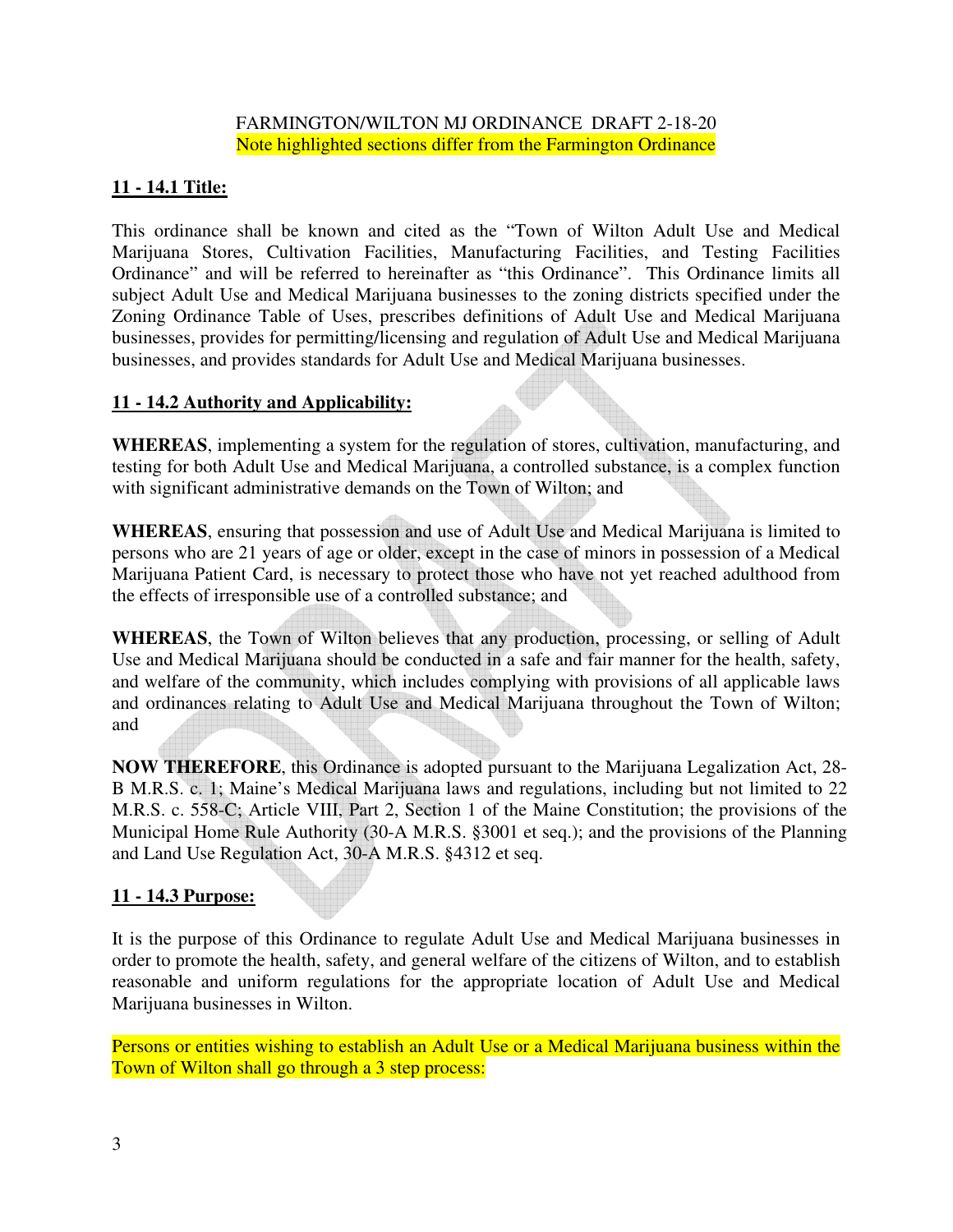First, obtain a conditional license business use permit from the State of Maine Office of Marijuana Policy. This requires a criminal background check, finger printing, and individual identification card.

Second, submit an application with application fee to the Wilton Planning Board for a marijuana business use permit, which will follow the site plan review process and hold a public hearing.

Third, once Planning Board has approved the marijuana business use application, the applicant will obtain permit/license from the Wilton Select Board (hereinafter "the Municipal Officers"), pay the permit/license fee and shall be subject to the provisions of this Ordinance.

Note, the permit/license issued by the Municipal Officers is subject to renewal each year with payment of the fees listed in section 14.9.E by the Municipal Officers only, without the requirement of the Planning Board site plan review.

This Ordinance may not be construed to limit any privileges or rights of a qualifying patient, caregiver, or registered caregiver under Maine's Medical Marijuana laws and regulations, including but not limited to 22 M.R.S. c. 558-C, except that Medical Marijuana Stores operated by registered caregivers are subject to the provisions of this Ordinance.

# **11 - 14.4 Conflict with Other Ordinances; Severability:**

Whenever a provision of this Ordinance conflicts with or is inconsistent with other provisions of this Ordinance, or of any other ordinance, regulation or standard, the more restrictive provision shall apply.

# **11 - 14.5 Effective Date:**

The effective date of this Ordinance, and the permitting/licensing of the establishment or operation of any Adult Use or Medical Marijuana Store, Adult Use or Medical Marijuana Cultivation Facility, Adult Use or Medical Marijuana Manufacturing Facility, or Adult Use or Medical Marijuana Testing Facility in Wilton thereunder, shall be the date of adoption by the voters at Town Meeting.

# **11 - 14.6 Validity and Severability:**

Should any section or provision of this Ordinance be declared by any court to be invalid, such decision shall not invalidate any other section or provision of this Ordinance.

# **11 - 14.7 Definitions:**

For the purpose of this Ordinance, Adult Use Marijuana businesses, including Adult Use Marijuana Stores, Adult Use Marijuana Cultivation Facilities (including Adult Use Marijuana Nursery Cultivation Facilities), Adult Use Marijuana Manufacturing Facilities, and Adult Use Marijuana Testing Facilities, are defined as set forth in 28-B M.R.S. §102.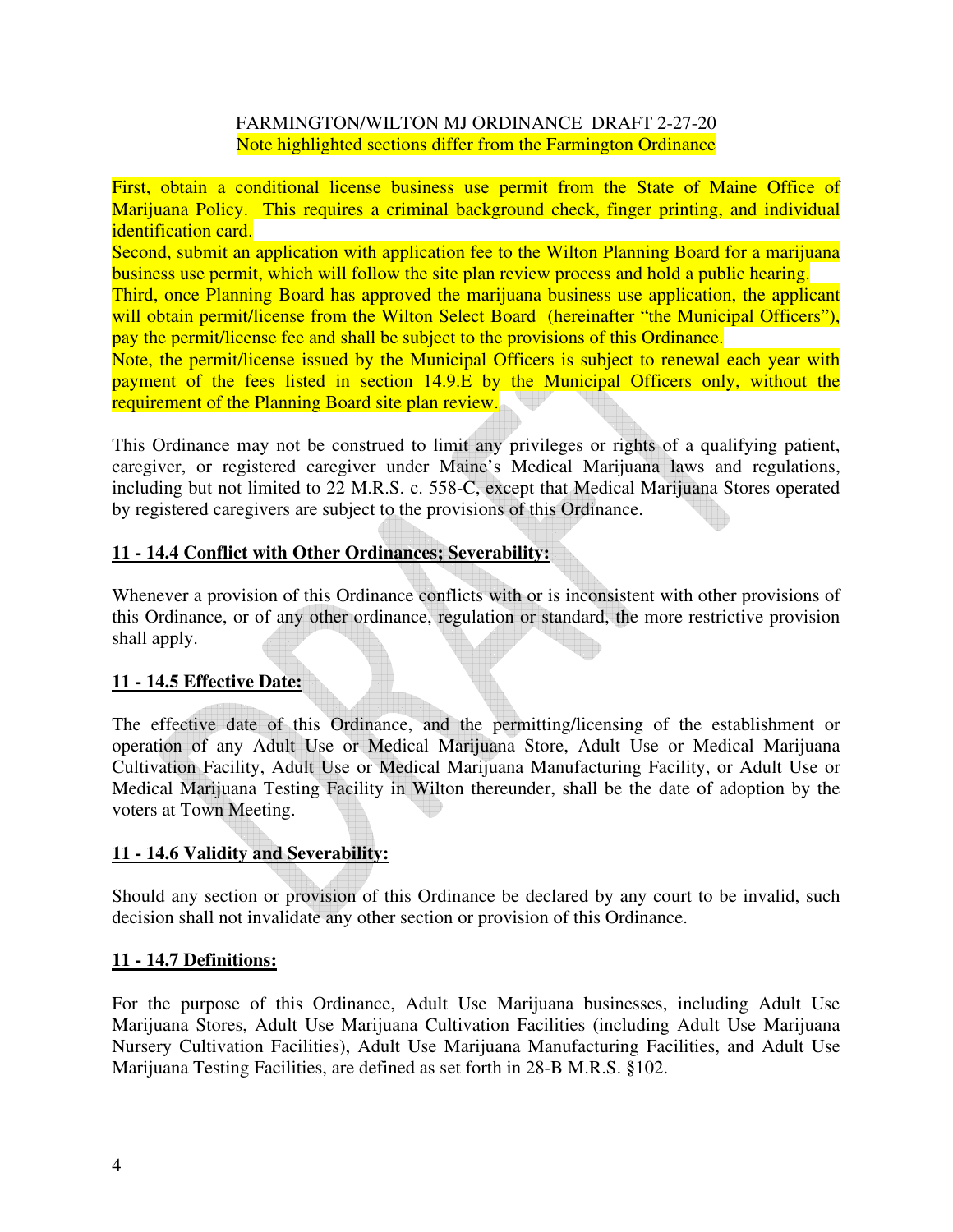For the purpose of this Ordinance, Medical Marijuana businesses, including Medical Marijuana Stores, Medical Marijuana Cultivation Facilities, Medical Marijuana Manufacturing Facilities, and Medical Marijuana Testing Facilities are either defined in Maine's Medical Marijuana Law or are the medical equivalent of those Adult Use Marijuana businesses listed in the previous paragraph.

For the purpose of this Ordinance, the term, "Marijuana Business" means any Adult Use or Medical Marijuana business listed in the two preceding paragraphs.

For the purpose of this Ordinance, the term, "Plant Canopy" is defined as set forth in 28-B M.R.S. §102.

For the purpose of this Ordinance, the term "Medical Marijuana Stores" includes storefronts operated by registered caregivers and medical marijuana dispensaries.

The following is a list of definitions.

*Adult use cultivation facility* means a facility licensed under this ordinance to purchase marijuana plants and seeds from other cultivation facilities; to cultivate, prepare and package adult use marijuana; to sell adult use marijuana to adult use products manufacturing facilities, to adult use marijuana stores and to other cultivation facilities; and to sell marijuana plants and seeds to other cultivation facilities and immature marijuana plants and seedlings to adult use marijuana stores.

*Adult use marijuana nursery cultivation facility* means a facility licensed under this ordinance to cultivate not more than 1,000 square feet of plant canopy pursuant to 28-B M.R.S.A. § 501.

*Adult use marijuana store* means a facility licensed under this ordinance to purchase adult use marijuana, immature marijuana plants and seedlings from an adult use cultivation facility, to purchase adult use marijuana and adult use marijuana products from an adult use products manufacturing facility and to sell adult use marijuana, adult use marijuana products, immature marijuana plants and seedlings to consumers.

*Adult use marijuana testing facility* means a facility licensed under this ordinance to develop, research and test adult use marijuana, adult use marijuana products and other substances.

*Adult use products manufacturing facility* means a facility licensed under this ordinance to purchase adult use marijuana from a cultivation facility or another products manufacturing facility; to manufacture, label and package adult use marijuana and adult use marijuana products; and to sell adult use marijuana and adult use marijuana products to marijuana stores and to other products manufacturing facilities.

*Cultivation* or *cultivate* means the planting, propagation, growing, harvesting, drying, curing, grading, trimming or other processing of marijuana for use or sale.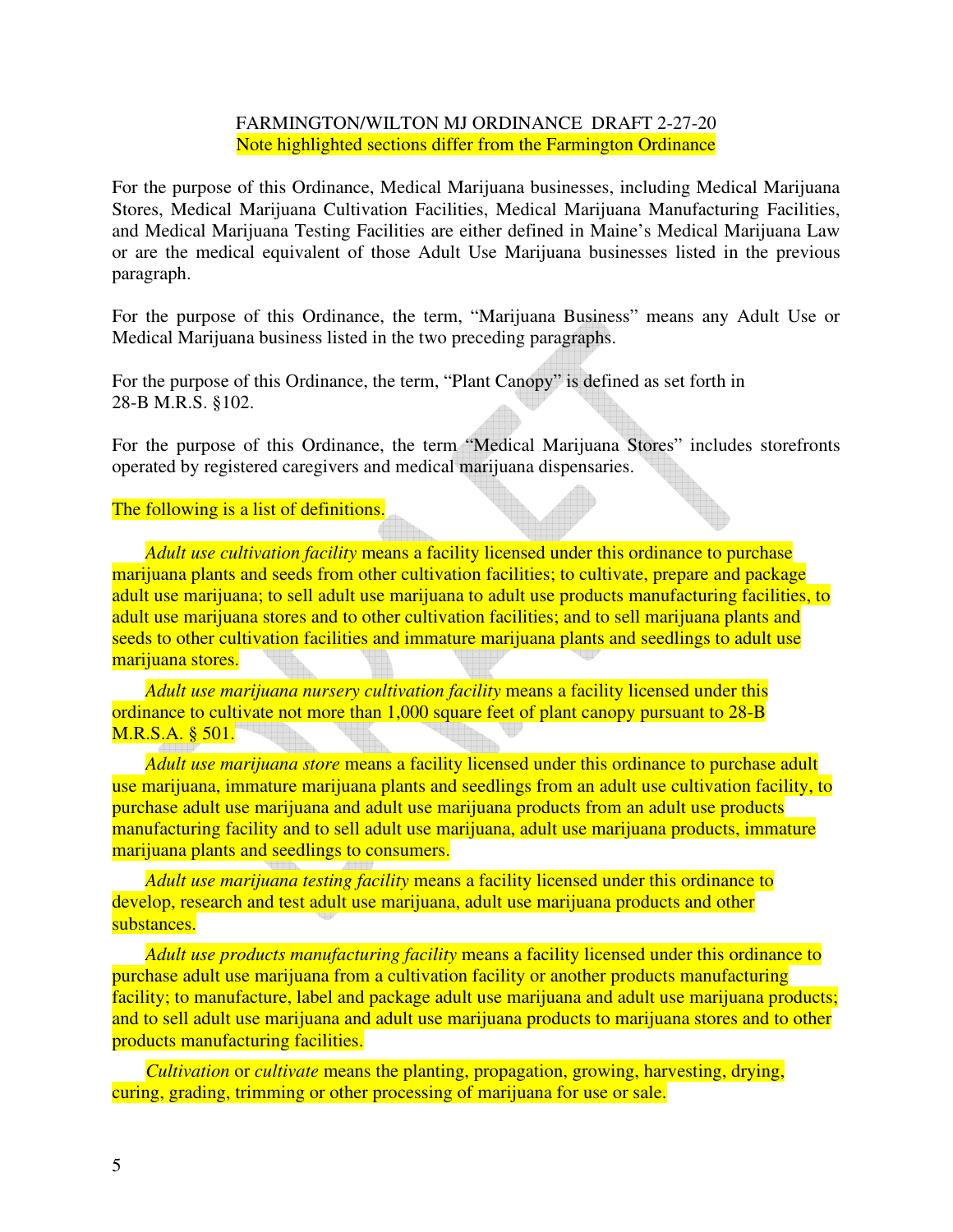*Harvested marijuana* means the plant material harvested from a mature marijuana plant, except the stalks, leaves and roots of the plant that are not used for a qualifying patient's medical use. "Harvested marijuana" includes marijuana concentrate and marijuana products.

*Immature marijuana plant* means a marijuana plant that is not a mature marijuana plant or a seedling.

*Manufacture* or *manufacturing* means the production, blending, infusing, compounding or other preparation of marijuana concentrate and marijuana products, including, but not limited to, marijuana extraction or preparation by means of chemical synthesis.

*Marijuana* means the leaves, stems, flowers and seeds of a marijuana plant, whether growing or not.

*Marijuana business* means medical marijuana cultivation facility, medical marijuana manufacturing facility, medical marijuana testing facility, registered dispensary, registered caregiver retail store, adult use marijuana cultivation facility, adult use marijuana products manufacturing facility, adult use testing facility, or adult use marijuana store licensed under this ordinance.

*Medical marijuana cultivation facility* means a facility licensed under this ordinance to cultivate, prepare and package medical marijuana at a location that is not the residence of the registered caregiver or qualifying patient.

*Medical marijuana manufacturing facility* means a registered tier 1 or tier 2 manufacturing facility or a person authorized to engage in marijuana extraction under section 2423-F.

*Medical marijuana testing facility* means a public or private laboratory that:

- (1) Is authorized in accordance with 22 M.R.S.A. § 2423-A, subsection 10 to analyze contaminants in and the potency and cannabinoid profile of samples; and
- (2) Is accredited pursuant to standard ISO/IEC 17025 of the International Organization for Standardization by a third-party accrediting body or is certified, registered or accredited by an organization approved by the State of Maine.

*Medical use* means the acquisition, possession, cultivation, manufacture, use, delivery, transfer or transportation of marijuana or paraphernalia relating to the administration of marijuana to treat or alleviate a qualifying patient's medical diagnosis or symptoms for which a medical provider has provided the qualifying patient a written certification under this chapter.

*Plant canopy* means the total surface area within the licensed premises of an Adult Use Marijuana Cultivation Facility that is authorized for use at any time by the cultivation facility licensee to cultivate mature marijuana plants. The surface area of the plant canopy must be calculated in square feet and measured using the outside boundaries of the area and must include all of the area within the boundaries. If the surface area of the plant canopy consists of noncontiguous areas, each component area must be separated by identifiable boundaries. If a tiered or shelving system is used by the cultivation facility licensee, the surface area of each tier or shelf must be included in calculating the area of the plant canopy. Calculation of the area of the plant canopy may not include the areas within the licensed premises of a cultivation facility that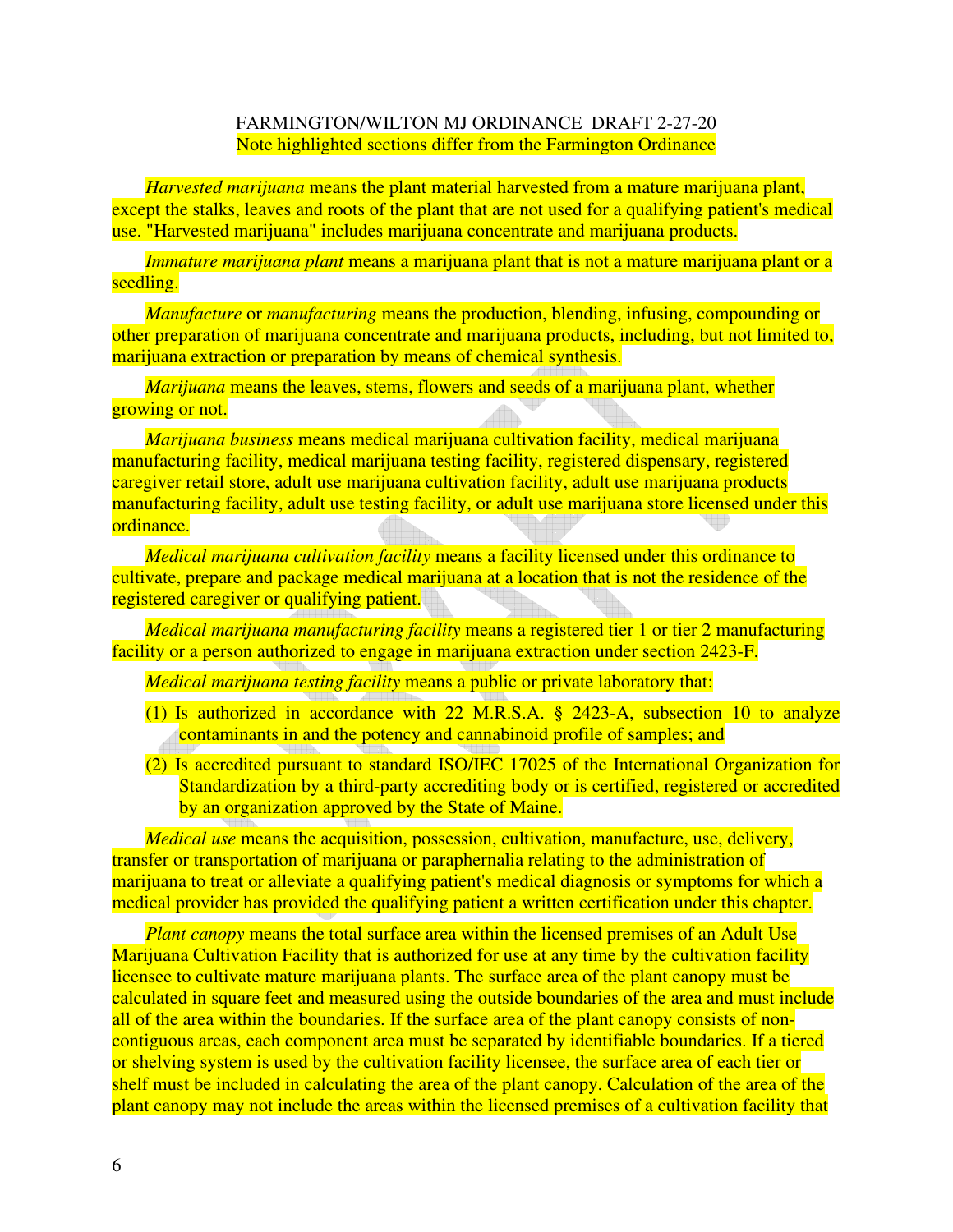are used by the licensee to cultivate immature marijuana plants and seedlings and that are not used by the licensee at any time to cultivate mature marijuana plants.

*Qualifying patient* means a person who has been a resident of the state for at least 30 days and who possesses a valid written certification regarding medical use of marijuana in accordance with section 2423-B.

*Registered caregiver* means a person or an assistant of that person that provides care for a qualifying patient and who is registered by the State of Maine pursuant to 22 M.R.S.A. § 2425- A.

*Registered caregiver retail store* means a facility licensed to sell harvested marijuana to qualifying patients for the patients' medical use.

*Registered dispensary* means an entity registered under 22 M.R.S.A. § 2425-A that acquires, possesses, cultivates, manufactures, delivers, transfers, transports, sells, supplies or dispenses marijuana or related supplies and educational materials to qualifying patients and the caregivers of those patients.

*Testing* or *test* means the research and analysis of marijuana, marijuana products or other substances for contaminants, safety or potency.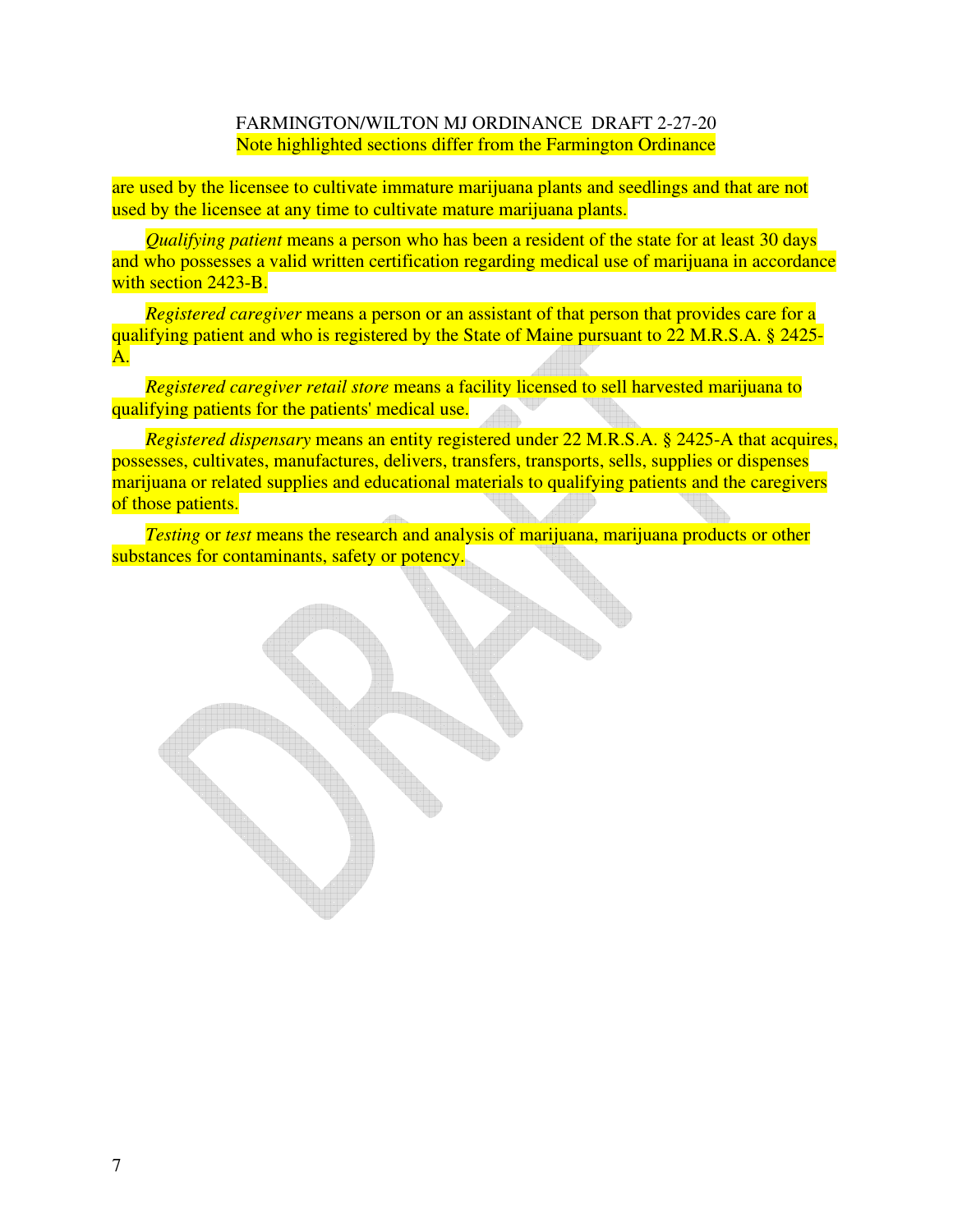### **11 - 14.8 Permit/License Required:**

No person may establish, operate or maintain an Adult Use or Medical Marijuana business without first obtaining a permit/license from the Municipal Officers.

It is a violation of this Ordinance for any person to operate an Adult Use or Medical Marijuana business within the Town of Wilton without a valid Adult Use or Medical Marijuana business permit/license issued by the Town pursuant to this Ordinance.

It is a violation of this Ordinance for any person to operate an Adult Use or Medical Marijuana business within the Town of Wilton without a valid Adult Use or Medical Marijuana business permit/license issued by the State pursuant to State Adult Use and Medical Marijuana laws and regulations.

Pursuant to 28-B M.R.S. §402, the Town has placed the following permit/license limits for the following four (4) categories of Adult Use and Medical Marijuana businesses**:** Stores - seven (7) total, four (4) Adult Use and three (3) Medical**;** Cultivation Facilities - seven (7) total**;** Manufacturing Facilities - five (5) total**;** and Testing Facilities - two (2) total. Whenever a permit/license expires and is not renewed, or the Town declines to renew a permit/license, other permit/license applications may be reviewed, but the cap of permits/licenses per each category shall be maintained.

In the event of the proposed sale of a marijuana business, the tentative purchaser shall be given preference to obtain a new permit/license to replace the seller's permit/license within sixty (60) days prior to the date of the sale.

The tentative purchaser shall file an application with fee and provide all the information required in this Ordinance. If the application is approved by the Town, the Municipal Officers shall specify that the permit/license for same is contingent on the sale being completed and the Town's receipt of permit/license fees.

The holder of a permit/license for a Medical Marijuana Store may exchange their permit/license for an Adult Use Marijuana Store permit/license in the same location. Said holder must file an application and pay a \$100 fee.

The holder of a permit/license for an Adult Use Marijuana may exchange their permit/license for a Medical Marijuana Store permit/license in the same location. Said holder must file an application and pay a \$100 fee.

All Adult Use and Medical Marijuana Stores must be operated from permanent locations, which may utilize telephone and internet orders as long as the buyer, or their agent, on the day the order is made, pays for and picks up such orders in the store.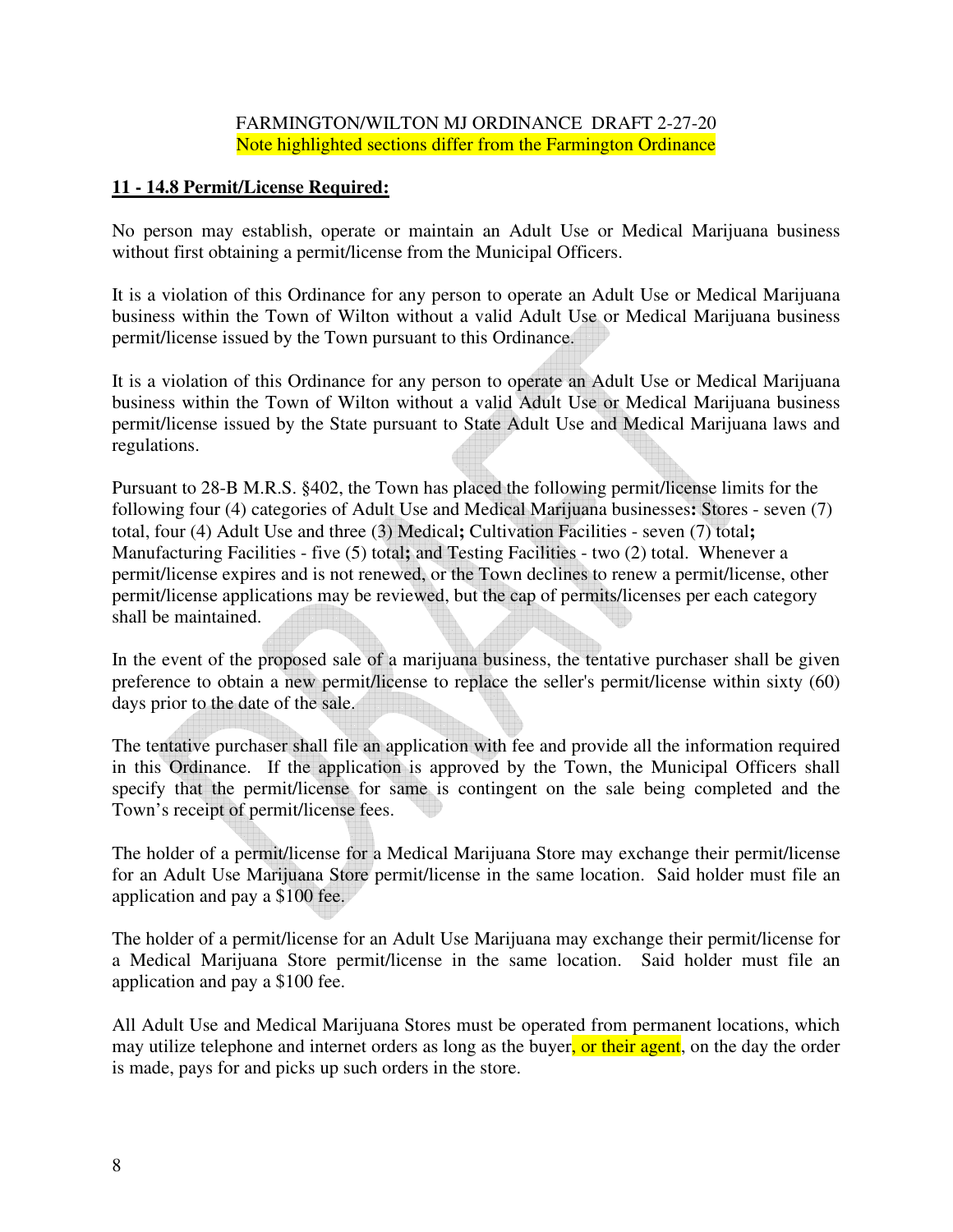Adult Use and Medical Marijuana Stores may not use vending machines for sales, may not have "drive-through" or "drive-up" window-serviced sales, and may not have internet-based sales with credit/debit card payment and delivery by USPS, UPS, FedEx, DHL, or any other global or local delivery service or courier.

# **11 - 14.9 Application Procedure:**

**A.** An application for a permit/license must be made on the form for same provided by the Town.

**B.** All applicants must be qualified according to the provisions of this **Ordinance and must have** applied for and obtained a conditional license issued by the State of Maine Office of Marijuana Policy. All payments to the Town of Wilton for property taxes, personal property taxes, water and sewer fees must be current. The application requests and the applicant shall provide information so the Town can determine whether the applicant meets the qualifications established in this Ordinance.

**C.** The Town will give first priority to applicants, who for the two (2) year period immediately preceding the date of application**:** (i) have been cultivating Medical Marijuana within the Town in compliance with applicable State law and regulations for same**;** (ii) have continuously held a Caregiver's Registry Identification Card (unless this requirement is waived by the Town for good cause)**;** and (iii) have had at least three (3) patients in each year of the two (2) year period.

- **D.** Applications to establish an Adult Use or Medical Marijuana business:
	- 1. If the applicant who wishes to operate an Adult Use or Medical Marijuana business is a single individual, this person must sign the application for a permit/license. If the applicant who wishes to operate an Adult Use or Medical Marijuana business is more than one individual, each person who has an interest in the business must sign the application for a permit/license as applicant. Each applicant must be qualified under the following Section and each applicant shall be considered a permittee/licensee if a permit/license is granted.
	- 2. The completed application for an Adult Use or Medical Marijuana business permit/license shall contain the following information and shall be accompanied by the following documents**:**
		- a. If the applicant is an individual**:** The individual shall state their legal name and any aliases, and submit proof that they are at least twenty-one (21) years of age.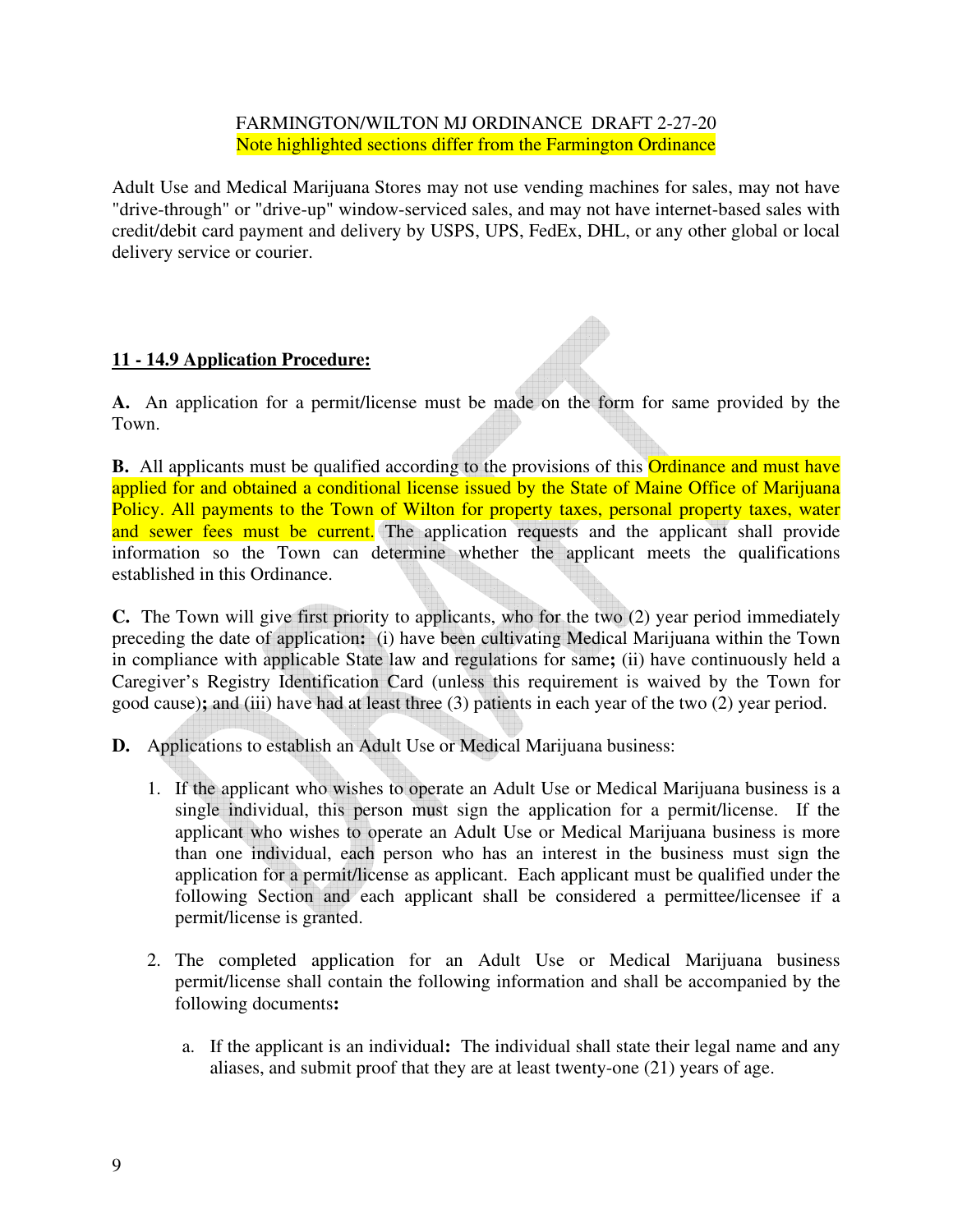b. If the applicant is a partnership**:** The partnership shall state its complete name, and the names of all partners, whether the partnership is general or limited, submit a copy of the partnership agreement, if any, and submit proof that all partners are at least twenty-one  $(21)$  years of age.

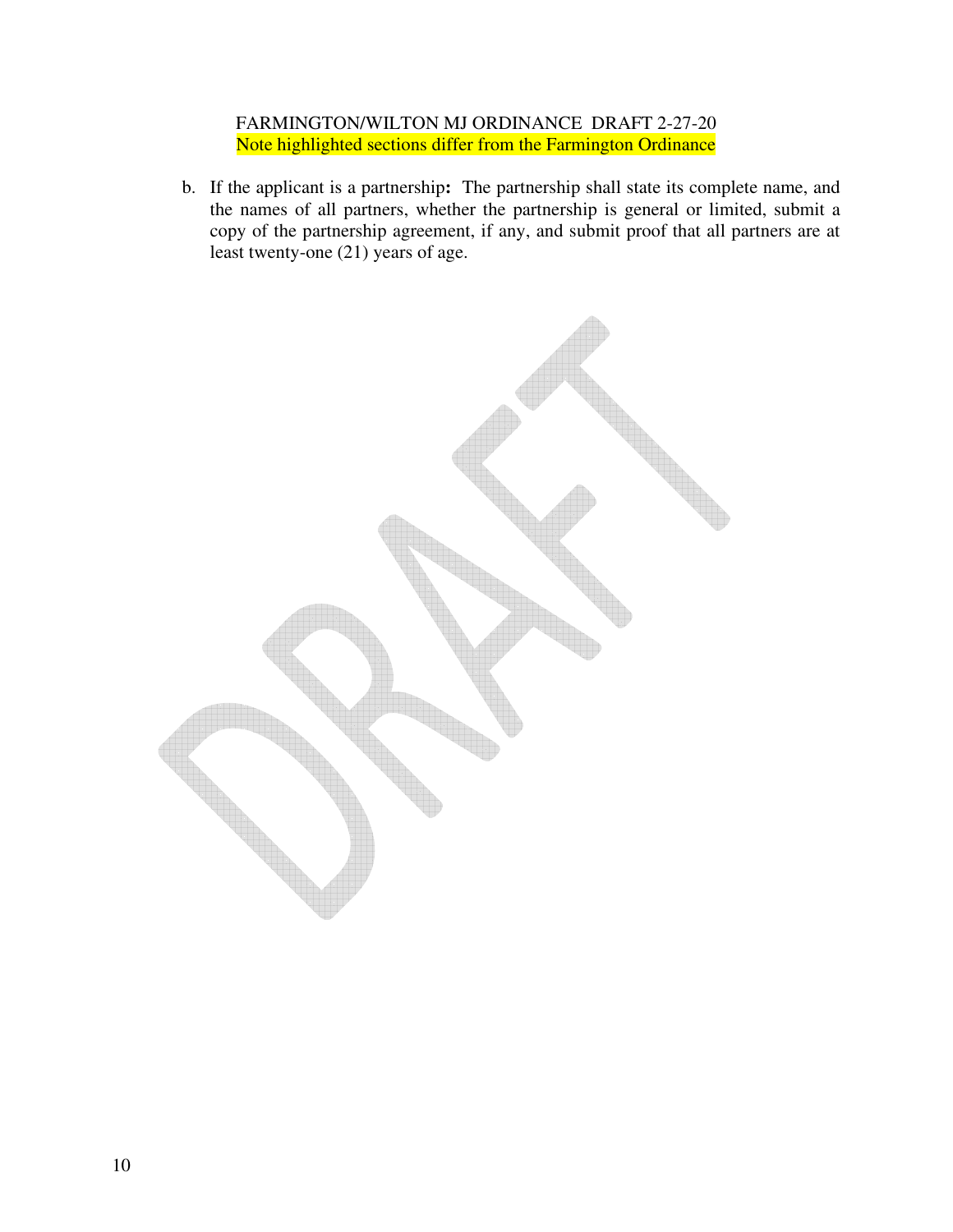- c. If the applicant is a corporation**:** The corporation shall state its complete name, the date of its incorporation, evidence that the corporation is in good standing under State law, the names and capacity of all officers, directors and principal stockholders, the name of the registered corporate agent, the address of the registered office for service of process, and submit proof that all officers, directors and principal stockholders are at least twenty-one (21) years of age.
- d. If the applicant is a limited liability company (LLC)**:** The LLC shall state its complete name, the date of its establishment, evidence that the LLC is in good standing under State law, the names and capacity of all members, a copy of its operating agreement, if any, the address of its registered office for service of process, and submit proof that all members are at least twenty-one (21) years of age.
- e. If the applicant intends to operate the Adult Use or Medical Marijuana business under a name other than that of the applicant, they must state the business' name and submit the required registration documents.
- f. If the applicant or a potential employee has been convicted of criminal activity under State and/or federal law, they must list the specified criminal activity involved, and the date, place, and jurisdiction of each conviction.
- g. If the applicant has had a previous permit/license under this Ordinance or other similar marijuana business ordinances from another Town, City, or State denied, suspended or revoked, they must list the name and location of the marijuana business for which the permit/license was denied, suspended or revoked, as well as the date of the denial, suspension or revocation, and they must list whether the applicant has been a partner in a partnership or an officer, director, or principal stockholder of a corporation that is permitted/licensed under this Ordinance, whose permit/license has previously been denied, suspended or revoked, listing the name and location of the marijuana business for which the permit was denied, suspended, or revoked as well as the date of denial, suspension or revocation.
- h. If the applicant holds any other permits/licenses under this Ordinance or other similar marijuana business ordinance from another Town, City, or State and, if so, the names and locations of such other permitted/licensed businesses must also be provided.
- i. The classification of permit/license for which the applicant is filing.
- j. The location of the proposed Adult Use or Medical Marijuana business, including a legal description of the property, street address, and telephone number.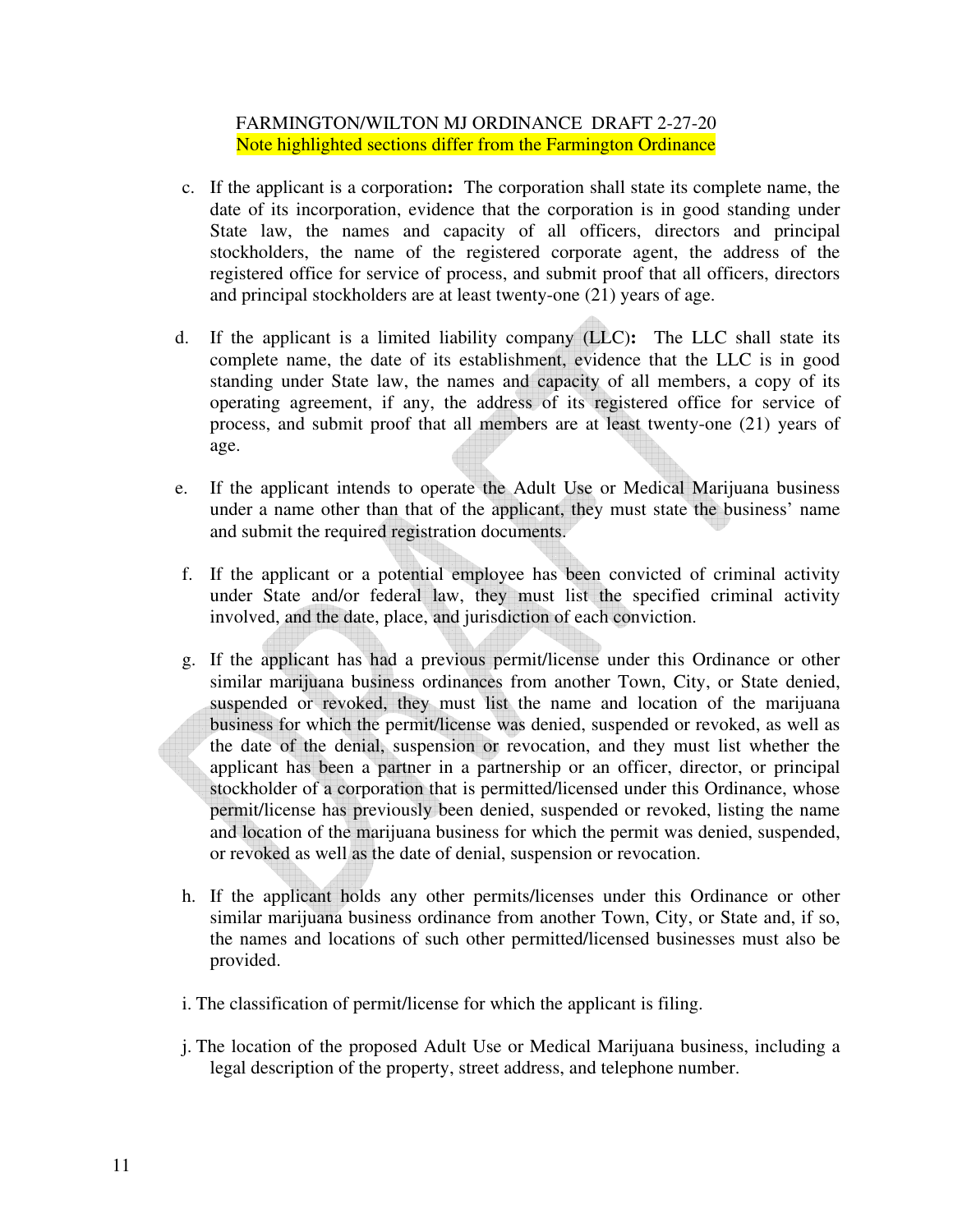- k. The applicant's mailing address and residential address.
- l. Recent passport-style photograph(s) of the applicant(s).
- m. The applicant's driver's license and Social Security numbers.
- n. A sketch showing the configuration of the subject premises, including building footprint, interior layout with floorspace to be occupied by the business, and parking plan. The sketch must be drawn to scale with marked dimensions.
- o. A copy of a Town Tax Map depicting**:** the subject property lines and the property lines of other properties containing any existing Adult Use or Medical Marijuana businesses within five hundred (500) feet of the subject property**;** the property lines of any public or preexisting private school within five hundred (500) feet of the subject property**;** and/or property used primarily for religious worship and related religious activities, and/or property used for licensed daycare use under 10-148 CMR c. 32, and/or recreational areas designated for use by children up to eighteen (18) years in age, and/or areas designated as a municipal "safe zones" pursuant to 30-A M.R.S. §3253, within five hundred (500) feet of the subject property.
- 3. Some portions of applications for an Adult Use or Medical Marijuana business permit/license shall be kept confidential by the Town and used for administrative purposes only due to sensitive information contained therein such as Social Security numbers, etc., as allowed by FOAA (Freedom of Access Act).
- 4. All applicants (including all officers, directors, managers, members, or partners) for any Adult Use Marijuana business permit/license, excepting Marijuana Testing Facilities, must have been residents of the State, and paid taxes in the State, for a period of not less than four (4) years immediately preceding the date of the application per 28-B M.R.S. §202.2.B. This requirement expires on June 1, 2021 per 28-B M.R.S. §102.48.
- 5. If the applicant is a person, the applicant must be a resident as that term is defined in the application. If the applicant is a corporation, partnership, or limited liability company, every officer, director, and managing partner must be a person who is a resident, and a majority of shares, partnership interests, and membership interests, or other equity interests, must be held or owned by persons who are residents. This residency requirement does not apply to applicants for Testing Facility licenses.
- **E.** Application and Permit/License Fees

All applications must be submitted with a \$250 fee, except for exchange conversions under  $§11-14.8$ , for which the fee is \$100. This application fee is in addition to state fees and will be applied to the license fee for the Town. The license fee is due annually for renewal following a public hearing with the Municipal Officers. If an application is approved, the following permit/license fees must be paid before the Town will issue a permit/license: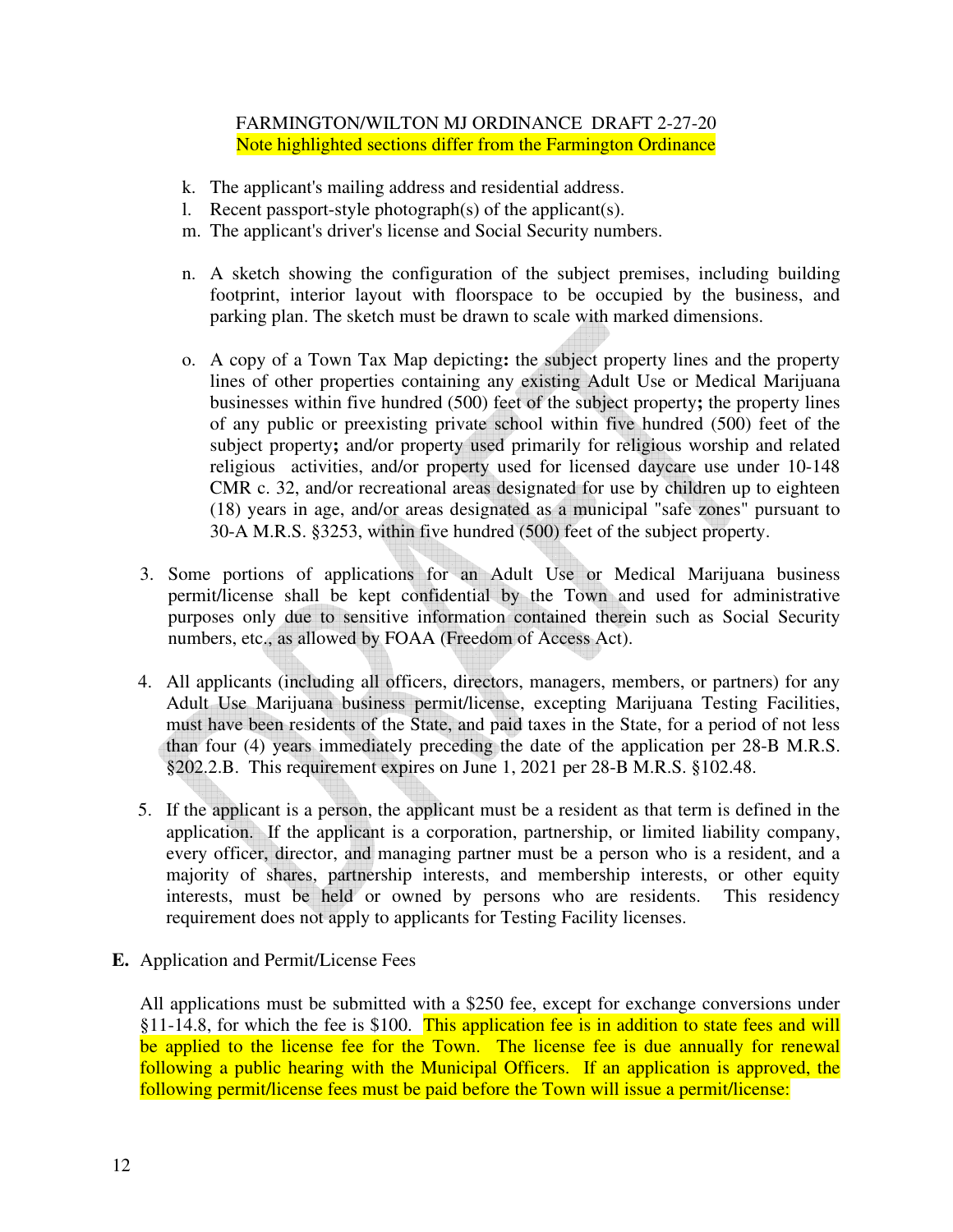Marijuana Store: Permit/License Fee: \$1,250

Adult Use Marijuana Manufacturing Facility: Permit/License Fee: \$1,250

Medical Marijuana Manufacturing Facility: Permit/License Fee: \$1250

Marijuana Testing Facility: Permit/License Fee: \$500

Marijuana Cultivation:

Tier 1: Up to thirty (30) mature plants (and an unlimited number of immature plants and seedlings) or up to 500 SF of plant canopy**:** Permit/Licensing Fee: \$250/indoor or indoor/outdoor.

Tier 2: 501-2,000 SF of mature plant canopy: Permit/License Fee: \$3,000/indoor or indoor/outdoor cultivation.

Tier 3: 2,001-7,000 SF of mature plant canopy: Permit/License Fee: \$5,000/indoor or indoor/outdoor cultivation.

Tier 4: 7,001-30,000 SF of mature plant canopy: Permit/License Fee: \$15,000/indoor or indoor/outdoor. For each approved increase of 10,000 SF, the additional fee is: \$5,000 for indoor or indoor/outdoor cultivation.

Nursery Cultivation: Cultivation of not more than 1,000 SF of plant canopy in compliance with 28-B M.R.S. §501.3: Permit/License Fee: \$500 (Plant canopies of individual Nursery Cultivations are permanently capped at 1,000 SF.)

Every two (2) years, Tier 4 renewal applicants may seek a 7,000 SF plant canopy increase if in compliance with applicable State law.

Renewal applicants for Marijuana Cultivation permits/licenses may seek an increase to a higher tier if they comply with the requirements in this section.

Applicants for Marijuana Cultivation permits/licenses may not hold more than three (3) such permits/licenses or a total combined plant canopy in excess of 30,000 SF.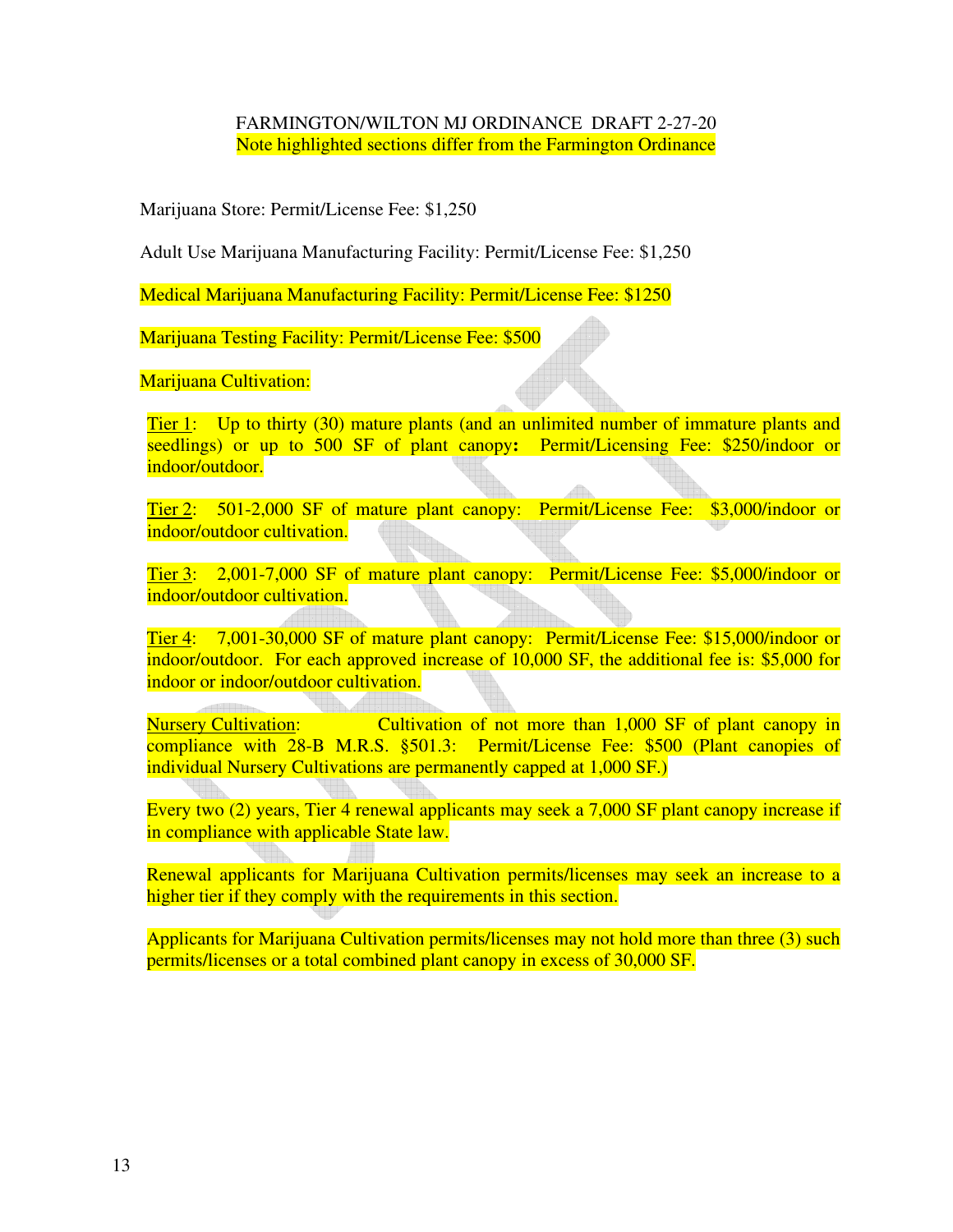# **11- 14.10 Standards for Permit/License:**

- **A.** General
	- 1. Adult Use and Medical Marijuana businesses, whether Retail Stores (including Medical Marijuana storefronts), Cultivation Facilities, Manufacturing Facilities, or Testing Facilities, may only exist and operate in the districts listed in the Zoning Ordinance Table of Uses, and as further restricted below in §11-14.10. A.2.a&b.
	- 2. Adult Use and Medical Marijuana businesses may not be operated on property located within**:** 
		- a. Five Hundred (500) feet of the property line of a public or preexisting private school (K-12) per 28-A M.R.S. §402.2. A**;** and/or
		- b. Five hundred (500) feet of the property line of any property used primarily for religious worship and related religious activities**;** property used for licensed daycare use under 10-148 CMR c. 32**;** recreational areas designated for use by children up to eighteen (18) years in age**;** or areas designated as a municipal "safe zones" pursuant to 30-A M.R.S. §3253.

Required setbacks under 2. a. & b. above shall be measured as the most direct, level, shortest, straight-line distance between property lines.

- 3. A property containing a building housing one or more Adult Use or Medical Marijuana business(es) may not be located within five hundred (500) feet of another property containing a building housing one or more Adult Use or Medical Marijuana business(es).
- 4. More than one Adult Use or Medical Marijuana business (Store and/or Cultivation Facility and/or Manufacturing Facility and/or Testing Facility) may be co-located and operated within the same building, structure, or portion thereof, as long as all ordinance and application requirements are met.
- 5. Adult Use and Medical Marijuana businesses may be open for business only between the hours of 9:00 a.m. and 9:00 p.m., locally prevailing time.
- 6. The sale or offering for sale of Medical Marijuana and/or Medical Marijuana products under permit/license and the sale or offering for sale of Adult Use Marijuana and/or Adult Use Marijuana products under permit/license within the same facility or building by the same licensee is prohibited per 28-B M.R.S. §504.5.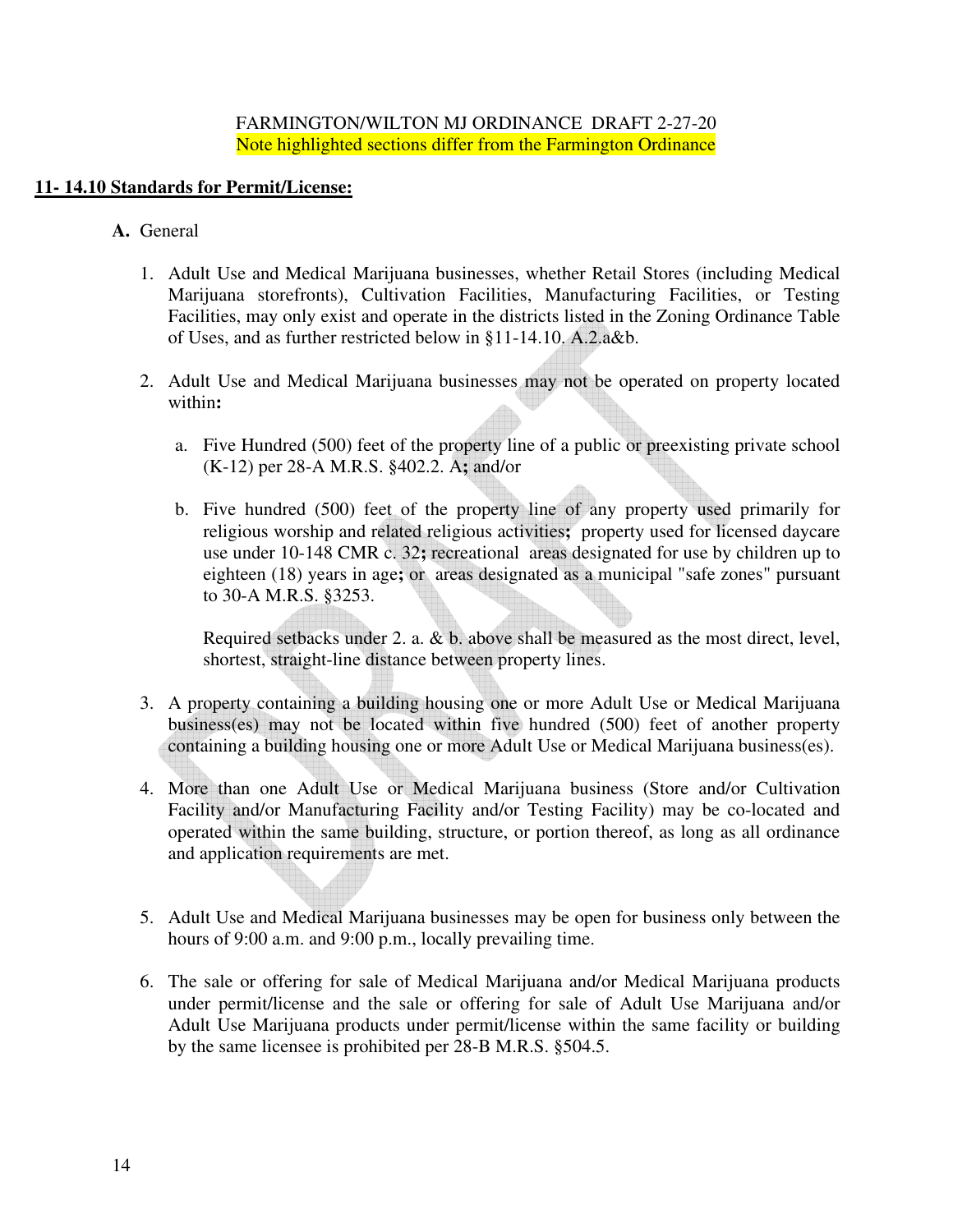- 7. For the purpose of subsection A.2 of this Section, measurement shall be made in a straight line, without regard to the intervening structures or objects, from the nearest property line of a property containing a building or structure used as the premises where an Adult Use or Medical Marijuana business is conducted, to the nearest property line of the premises of a use listed in subsection A.2. Presence of a Town, County, or other political subdivision boundary shall be irrelevant for purposes of calculating and applying the distance requirements of this Section.
- 8. For purposes of subsection A.3 of this Section, the distance between any two properties containing a building housing one or more Adult Use or Medical Marijuana businesses shall be measured in a straight line, without regard to the intervening structures or objects or political boundaries, from the closest property line of each property containing the building in which each business is located.
- 9. Security measures at all Adult Use and Medical Marijuana business premises shall include, at a minimum, the following**:** 
	- a. Security surveillance cameras installed and operating twenty-four (24) hours a day, seven (7) days a week, with ten (10) day video storage, to monitor all entrances, along with the interior and exterior of the premises, to discourage and facilitate the reporting of criminal acts and nuisance activities occurring at the premises; and
	- b. Door and window combination video and motion detector intrusion system with audible alarm and smart phone monitoring, maintained in good working condition; and
	- c. A lockable room or safe permanently affixed to the premises that is suitable for storage of all marijuana, marijuana products, and cash stored overnight on the licensed premises; and
	- d. Exterior lighting that illuminates all the exterior walls of the licensed premises during dusk to dawn, that is either constantly on or activated by motion detectors, and complies with applicable provisions of the lighting performance standards in the Town of Wilton Zoning Ordinance; and
	- e. Deadbolt locks on all exterior doors and any other exterior access points. All Operable windows shall have locks.
	- f. Methods to ensure that no person under the age of twenty-one (21) shall have access to marijuana and marijuana products.

#### 10. Ventilation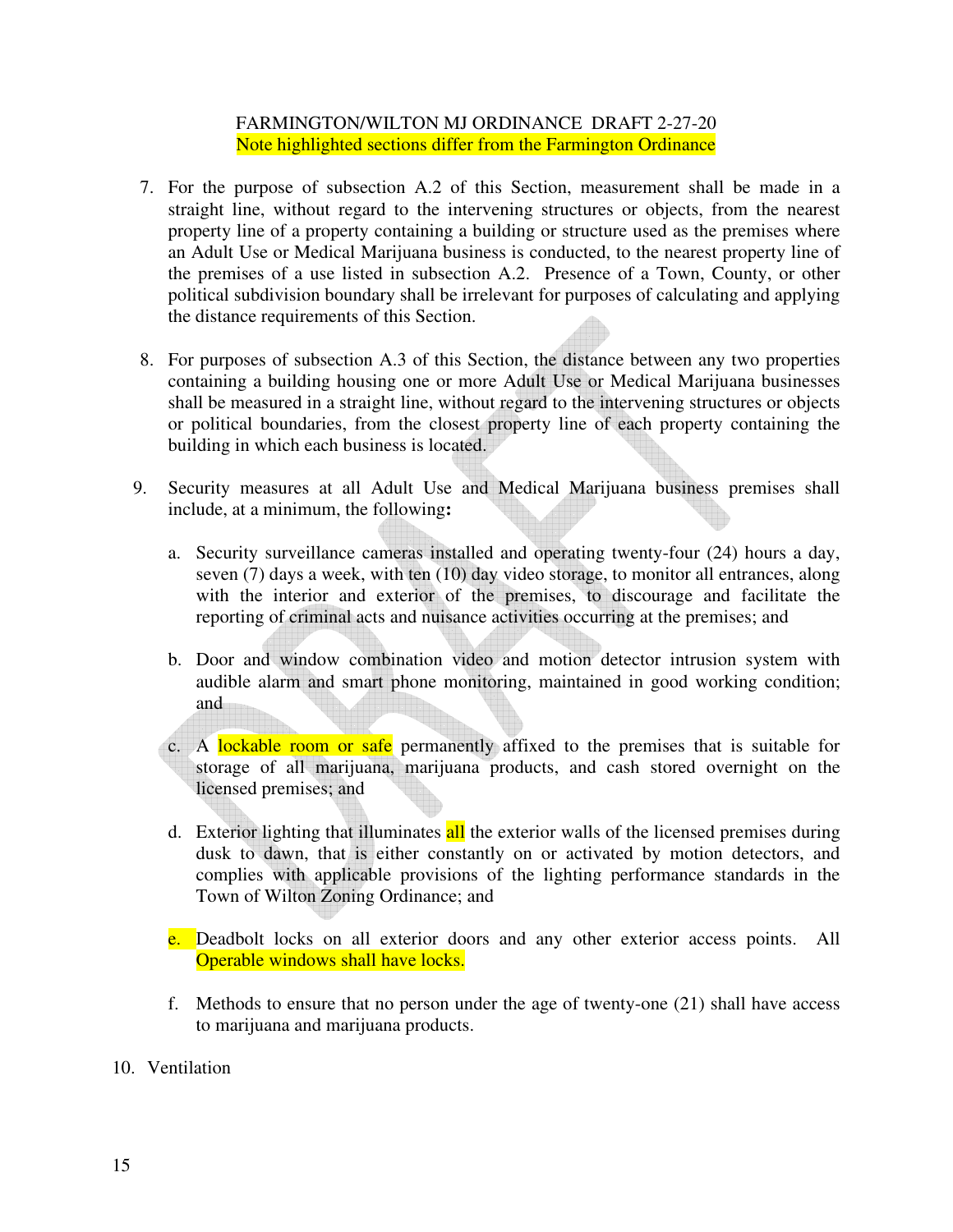All Adult Use and Medical Marijuana businesses are required to mitigate odor emanating from the premises. If multiple citizen complaints are received by the Code Enforcement Officer, a panel comprised of 3 persons from the Select Board or the Planning Board will make a site evaluation to determine if the complaint is valid. Excessive odor noticeable during the evaluation shall be deemed to be a violation of 30-A M.R.S. §4452 and grounds to terminate the permit/license.

#### 11. Required Notices

 There shall be posted in a conspicuous location inside each Adult Use and Medical Marijuana Store, at least one legible sign containing the following information**:** 

 *"Use of or allowed on-site consumption of marijuana is illegal; Open and public consumption of marijuana in the State of Maine is illegal; The use of marijuana or marijuana products may impair a person's ability to drive a car or operate machinery; No one under the age of twenty-one (21) allowed, except a minor with a Medical Marijuana Card; Loitering prohibited".* 

#### 12. Signs

 All signs used by and all marketing and advertising conducted by or on behalf of the marijuana business may not involve advertising or marketing that has a high likelihood of reaching persons under 21 years of age or that is specifically designed to appeal particularly to persons under 21 years of age. The signs, marketing, or advertising is prohibited from making any health or physical benefit claims.

 All signage shall meet the Town's Sign Ordinance and may use an image or images of the marijuana plant or plants, or parts thereof, as long as they do not exceed 20% of the sign face, but there shall be no pictorial representations of other marijuana products, byproducts, or paraphernalia associated with the use or distribution of retail marijuana. The exterior of all Adult Use and Medical Marijuana Stores shall display a 1' x 1' image of any universal symbol for same adopted by the State's Department of Administration and Financial Services.

#### **B.** Right of Access/Background Check/Inspection

Every Adult Use and Medical Marijuana business shall allow law enforcement officers to enter the premises at reasonable times for the purpose of checking compliance with all applicable State laws and this Ordinance. Every owner and employee of an Adult Use or Medical Marijuana business applying for a permit/license, must have obtained an Individual Identification Card from the State of Maine Office of Marijuanan Policy. All premises managers for Adult Use and Medical Marijuana businesses shall submit emergency contact information to the Wilton Police Department.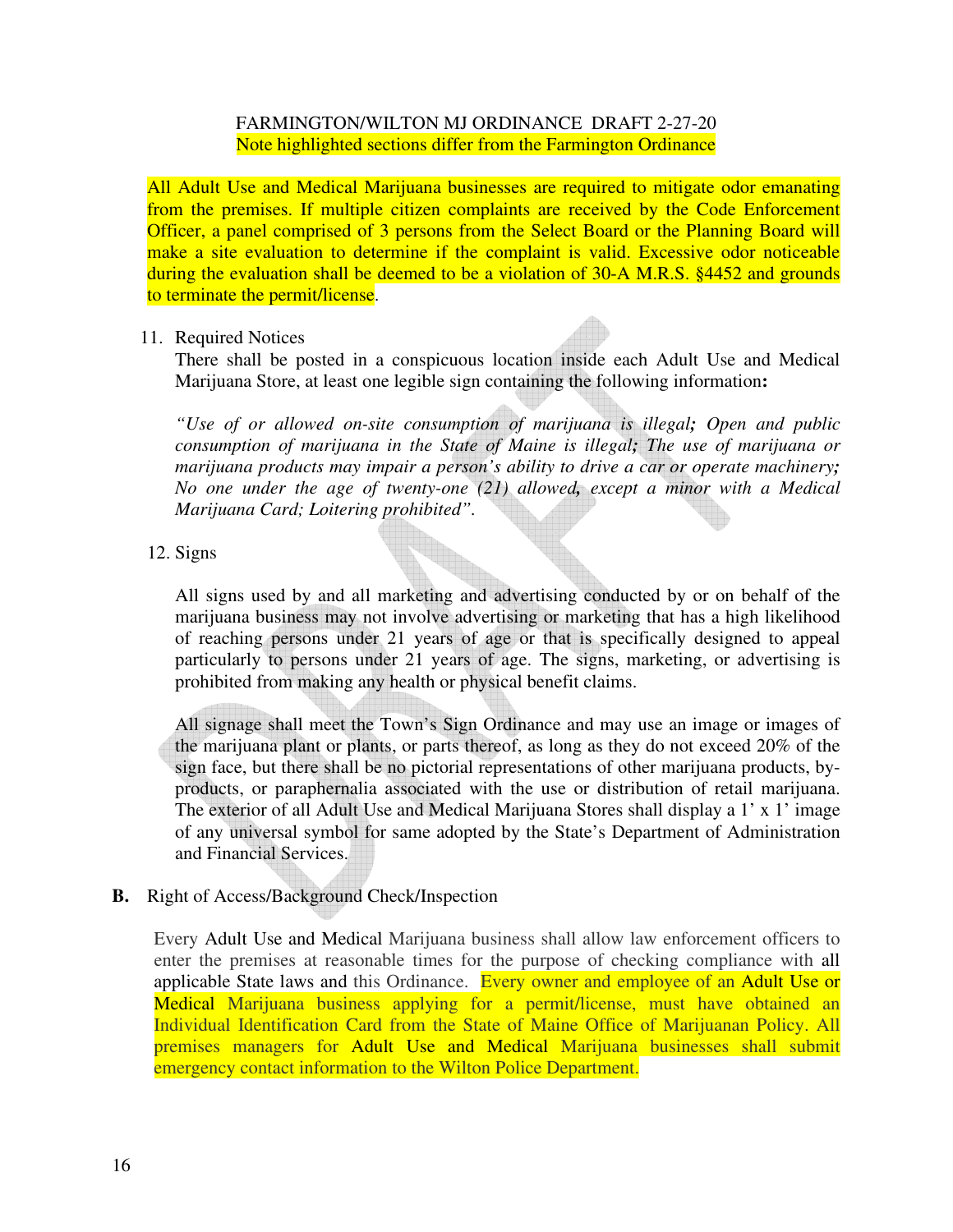Due to fire, explosion, and other hazards inherent in Marijuana Cultivation and Manufacturing Facilities, including, but not limited to, heavy electrical loads, hot lighting fixtures,  $CO<sup>2</sup>$  enrichment, extraction solvents (acetone, butane, propane, diethyl ether, heptane,  $CO^2$ , etc.), products with flash points under 100°F, high-pressure extraction methods  $(CO<sup>2</sup>, etc.),$  and flammable contents, the owners of all such facilities shall agree to be inspected at least annually by the Wilton Fire Department.

Marijuana Cultivation and Manufacturing Facilities must comply with NFPA-1 Chapter 38 standards for *Marijuana Growing, Processing, or Extraction Facilities,* and these standards will be utilized by the Wilton Fire Department during their inspections of these premises. A Knox Box shall be installed at the structure's exterior entrance for emergency access, and all Knox Boxes shall be obtained and installed in coordination with the Wilton Fire Department.

#### **C.** Indemnification

By accepting a permit/license issued pursuant to this Ordinance, the permittee/licensee waives and releases the Town, its officers, elected officials, employees, attorneys, and agents from any liability for injuries, damages, or liabilities of any kind that result from any arrest or prosecution of any Adult Use or Medical Marijuana business owners, operators, employees, clients, or customers for a violation of local, State or federal laws, rules, or regulations.

By accepting a permit/license issued pursuant to this Ordinance, the permittee/licensee agrees to indemnify, defend, and hold harmless the Town, its officers, elected officials, employees, attorneys, agents, and insurers against all liability, claims, and demands on account of any injury, loss or damage, including without limitation, claims arising from bodily injury, personal injury, sickness, disease, death, property loss or damage, or any other loss of any kind whatsoever arising out of or in any manner connected with the operation of a permitted/licensed Adult Use or Medical Marijuana business.

#### **D.** State Law

In the event the State of Maine adopts any additional or stricter law or regulation governing the sale, cultivation, manufacture, distribution, or testing of Adult Use or Medical Marijuana or marijuana products, the additional or stricter regulation shall control the establishment or operation of any Adult Use or Medical Marijuana Store, Cultivation Facility, Manufacturing Facility, or Testing Facility in Wilton.

Compliance with 28-B M.R.S. c. 1, State laws and regulations pertaining to medical marijuana, and any other applicable State laws or regulations shall be deemed an additional requirement for issuance or denial of any permit/license under this Ordinance, and noncompliance with 28-B M.R.S. c. 1 and any other applicable State law or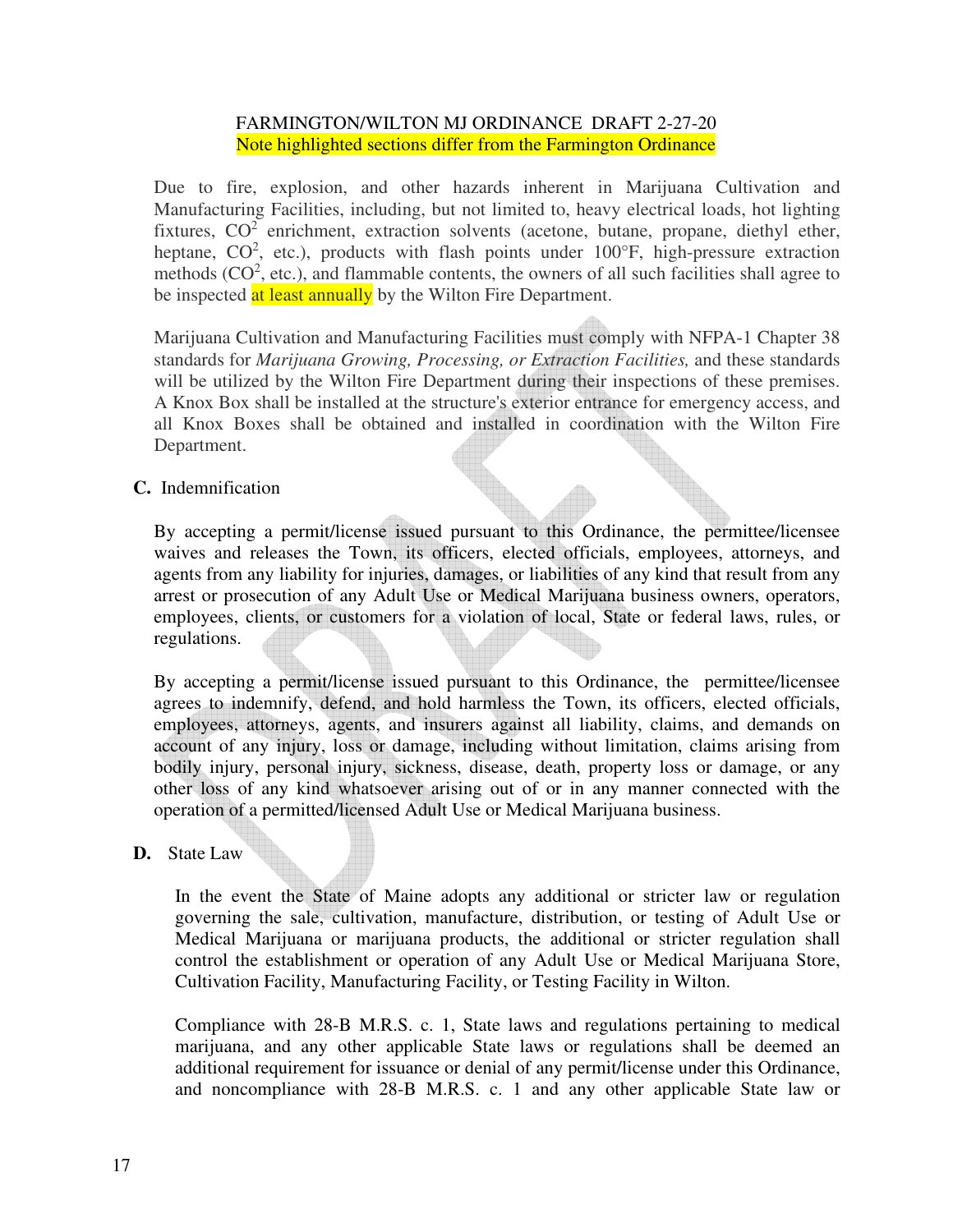regulation shall be grounds for revocation or suspension of any permit/license issued hereunder.

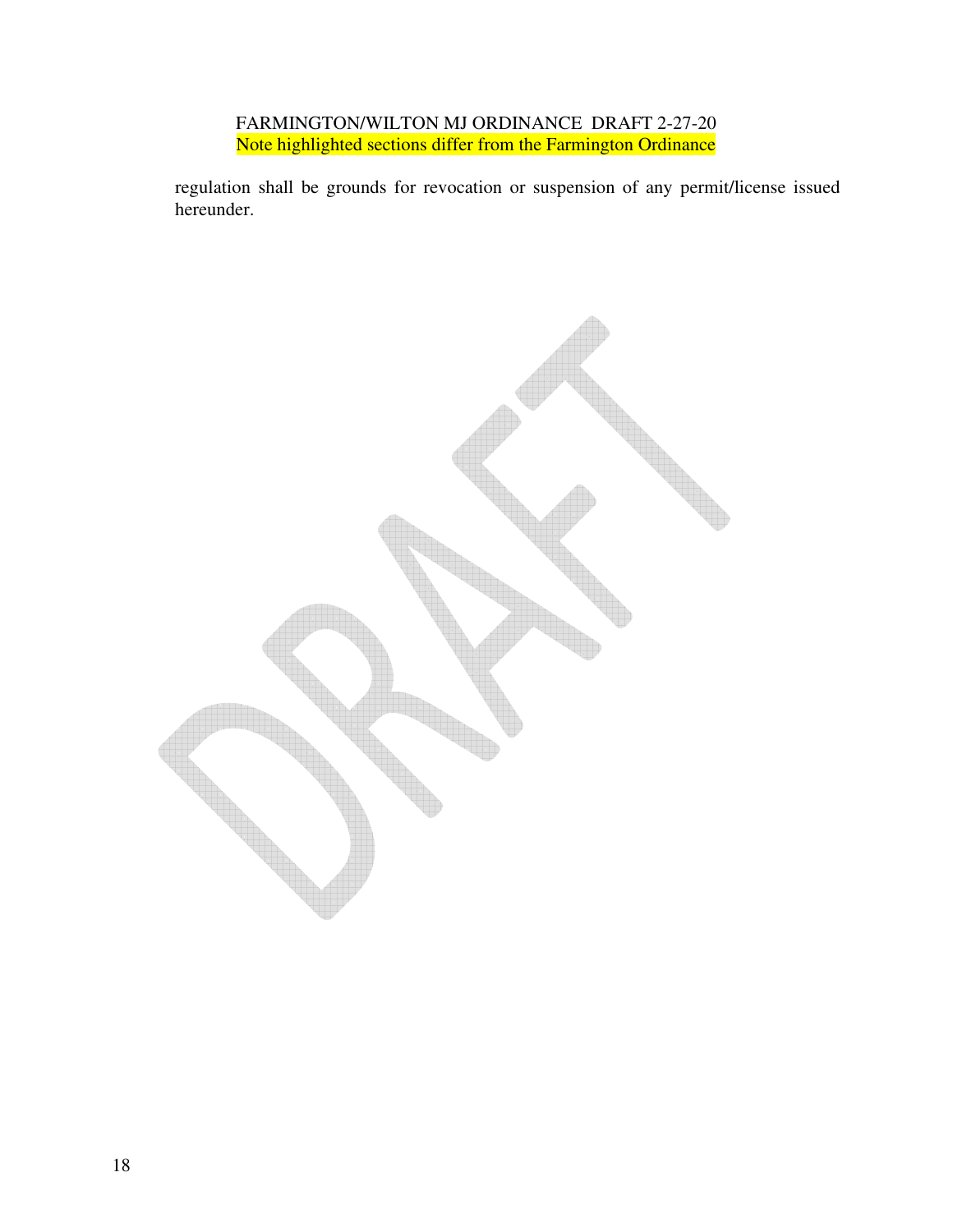# **11 - 14.11 Enforcement:**

#### **A.** Violations

- 1. Any violation of this Ordinance, including failure to comply with any condition, shall be deemed to be a violation of 30-A M.R.S. §4452. Each day of violation constitutes a separate offense.
- 2. Commencement of any Adult Use or Medical Marijuana business without a Town permit/license for same shall be a violation of this Ordinance.Any party committing such a violation shall immediately cease operations, whether of a construction, renovation, or business nature, upon notification by the Code Enforcement Officer (CEO). Upon such CEO notification, the Town can pursue fines and/or penalties under 30-A M.R.S. §4452.
- **B.** Code Enforcement Officer (CEO)
	- 1. If the CEO finds that any provision of this Ordinance is being violated, they shall notify in writing the person responsible for such violation, indicating the nature of the violation and ordering the action necessary to correct it, including but not limited to, discontinuance of illegal use of land, buildings, or structures, or work being done, removal of illegal buildings or structures, and abatement or mitigation of violations. A copy of such notices shall be submitted to the Municipal Officers and be maintained as a permanent record.
	- 2. The CEO shall keep a complete record of all essential transactions of the CEO, including Adult Use and Medical Marijuana permit/license applications submitted, permits/licenses granted or denied, revocation actions, revocation of permits/licenses, appeals, court actions, violations investigated, violations found and fees collected.

# **C.** Law Enforcement Officers

Law enforcement officers may at any reasonable time conduct on-site inspections to ensure compliance with all applicable laws and conditions attached to permit/license approvals, and shall investigate all complaints of alleged violations of the Ordinance.

# **D.** Legal Actions

When the above notification and/or inspection actions do not result in the voluntary correction or abatement of the violation by the subject Adult Use or Medical marijuana business, the Municipal Officers, upon receiving written notification from the CEO, shall institute any and all actions and proceedings, either legal or equitable, including injunctions